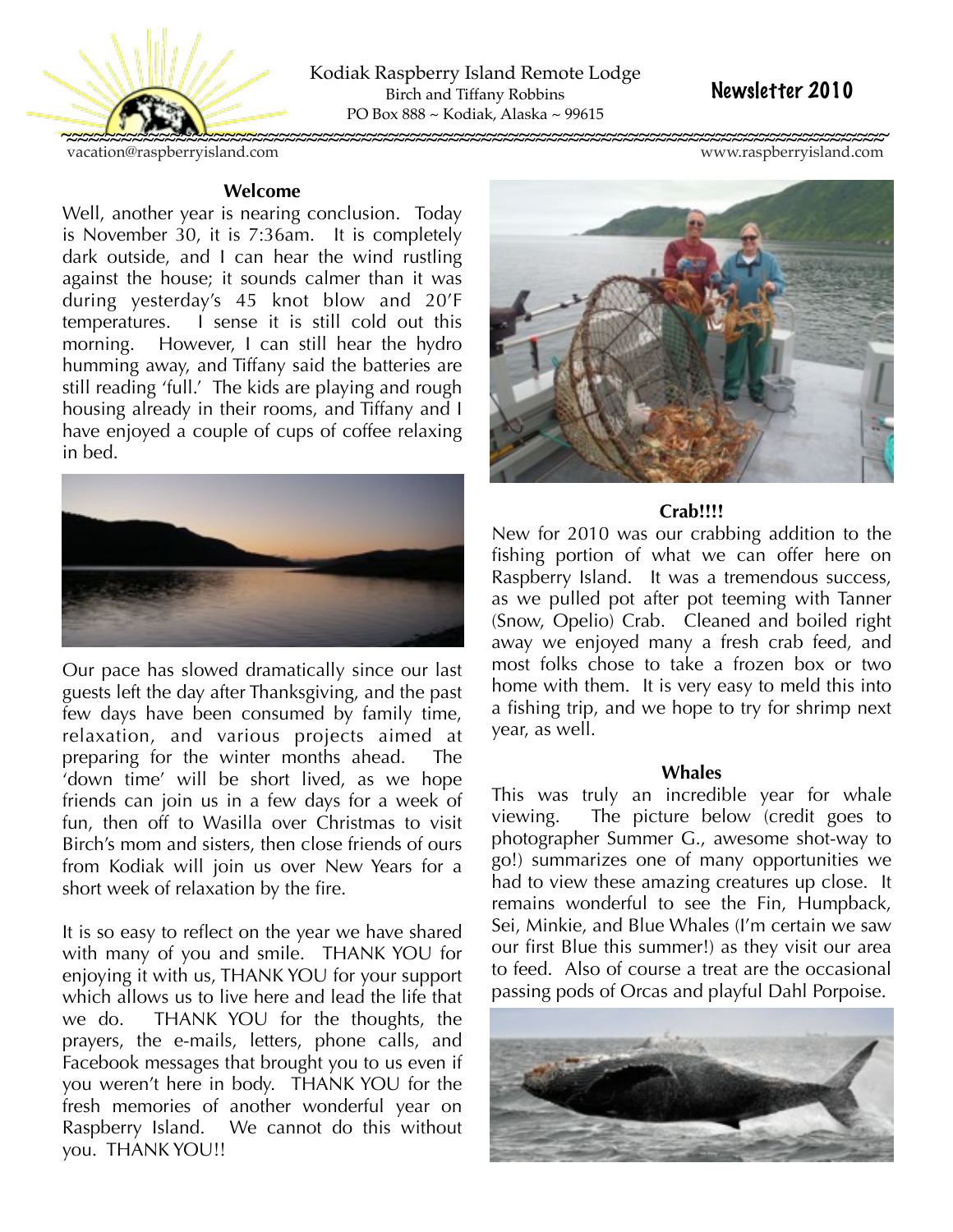## **Halibut Permits**

New regulations become reality next year which will effectively reduce the current halibut charter fleet by 30-40%. The "halibut charter fleet" is made up of any boat or business taking folks out to catch and retain halibut for hire, like us. Please rest assured that Kodiak Raspberry Island Remote Lodge will have all the necessary permitting required to continue to guide you on halibut fishing trips, and you will be able to harvest your catch if you choose. South Central Alaska (including Kodiak and Raspberry Island) will remain on a two halibut per person per day limit, as we have always been (unlike SE Alaska, where the limits for halibut have been reduced to one per person per day).



# **Mt. Olympus**

Every year, whether by curiosity, optimism, or necessity, we sometimes seek new fishing ground to add to our collection of tried-and-true honey holes. This year we found a spot we ended up calling Mount Olympus, and is truly one of the most amazing halibut 'holes' we have ever fished. While we never landed a 'barn door,' evidence of her presence was indisputable--she even tried to



eat a 12lb Arrow-Toothed Flounder. Not catching her or one of her sisters was simply due to the abundance of other fish at this spot. First of all, it is a little tricky to fish; it's deeper than we normally fish, so deep I couldn't anchor, and had to back the motors into the tide and any wind to stay in position. Secondly, as soon as the gear hit the bottom, we would hook SOMETHING, whether it be a Grey Cod, Arrow-Tooth, Bull-Head, or Halibut. Most days we'd hit the bottom and immediately hook up on halibut--often catching two at once (two hooks on one rod). Most of the fish we caught were between 30 and 80 lbs--once we caught an 80 and a 60 on the same rod at the SAME TIME!! So you see, it's hard to let those fish go and target Big Mamma. Not saying we didn't TRY, and we know she's THERE, but sometimes it's just more fun to catch your limit on 30s and 60s then move on to salmon fishing.

While Olympus is certainly an addition to our list of honey holes, our other spots, some old, some new, also typically produced nice catches of halibut this summer. Fish ON!



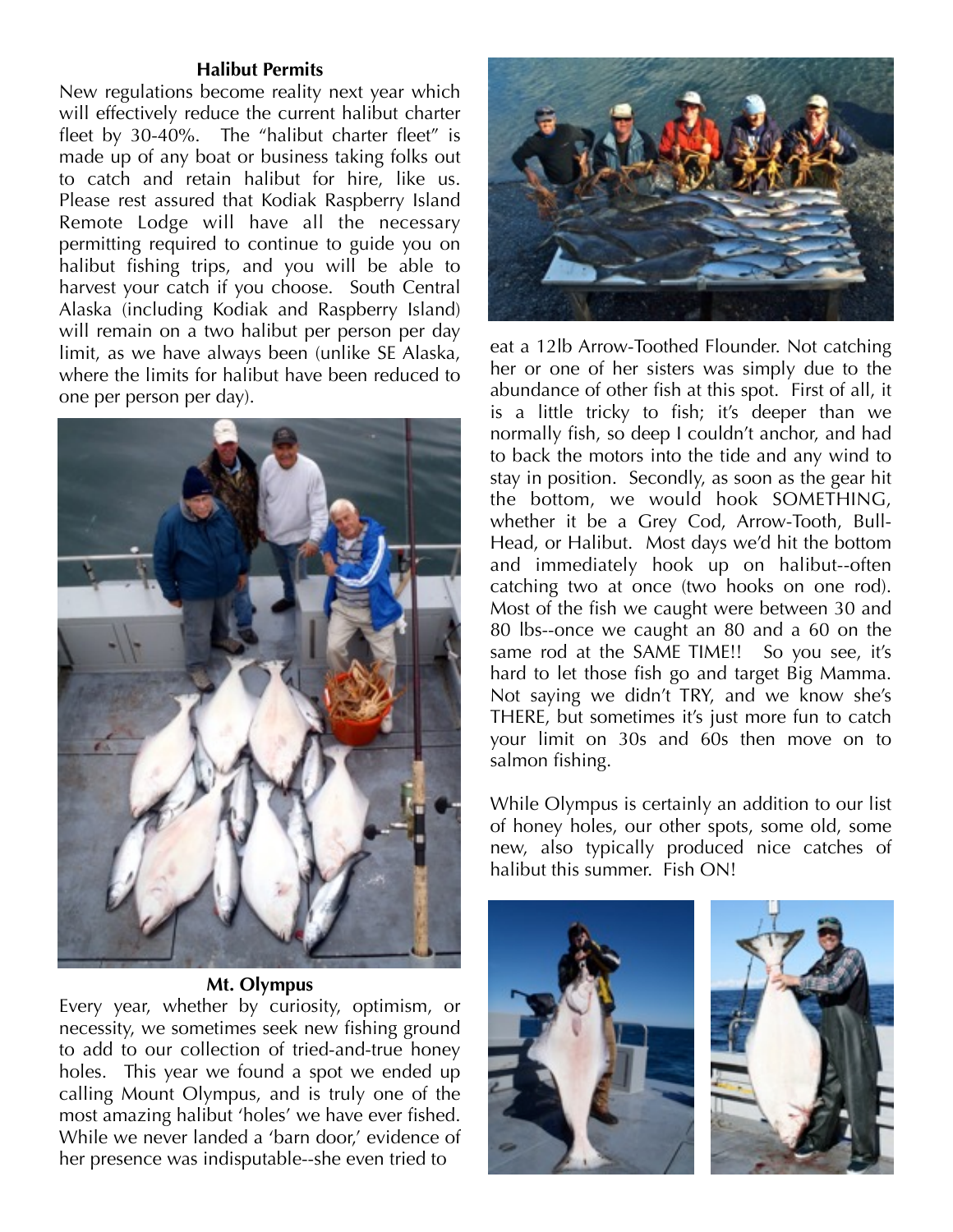

## **Kayaking**

2010 was another stellar year for Sea Kayaking in our area. Above is a fantastic picture (well done Lisa O) of a playful bear our guests came upon not far from the lodge on Afognak Island. While it looks like he is sleeping in this picture, he gave them quite a show, rolling, playing with drift wood, and walking through the wildflowers. They collected quite a number of photos during the experience and it was hard for me to pick out just one to share with you. Other bears were spotted this summer on both short and long paddles, as well as whales, Sea Otters, Eagles, Seals; the list goes on.

#### **Web Cam**

New for 2010 is our web cam, which refreshes an image every 5 minutes on the home page of our website, looking South down Raspberry Straits. It is mounted on the ocean corner of our fish house, so while it is nice to see the view, it also presents an excellent view of the fish cleaning table and kayak launching area. Keep an eye on it around 5:30pm our time in the summer to see what's up!





# **Hiking**

Hiking on the trails around Raspberry was enjoyed by many this summer. Guide Jack did a great job leading folks through forests, up mountains, and along beaches. Three different species of Orchids were searched for and found by a couple from England, and numerous other types of both flora and fauna were spotted, observed, and photographed. Some enjoyed a nice campfire on the beach and accompanying S'more roast, and others enjoyed the breathtaking views from the top. It is a wonderful part of the Raspberry Island Experience and we recommend a hike or stroll to anyone visiting us here on the island.



#### **Bears**

Guests had another fantastic year bear viewing this year. Fly out trips to both Katmai National Park and the Kodiak National Wildlife Refuge presented the bears in their natural environment, doing what bears do (sometimes 'in the woods'), up close and personal. It was wonderful to hear the reports after their flight, always with smiles, and "that was AWESOME!" We highly recommend the fly out bear view if bear viewing is a priority. We have also started to offer full day and multi-day bear views, based out of our lodge, if bear viewing is the focus of an upcoming trip.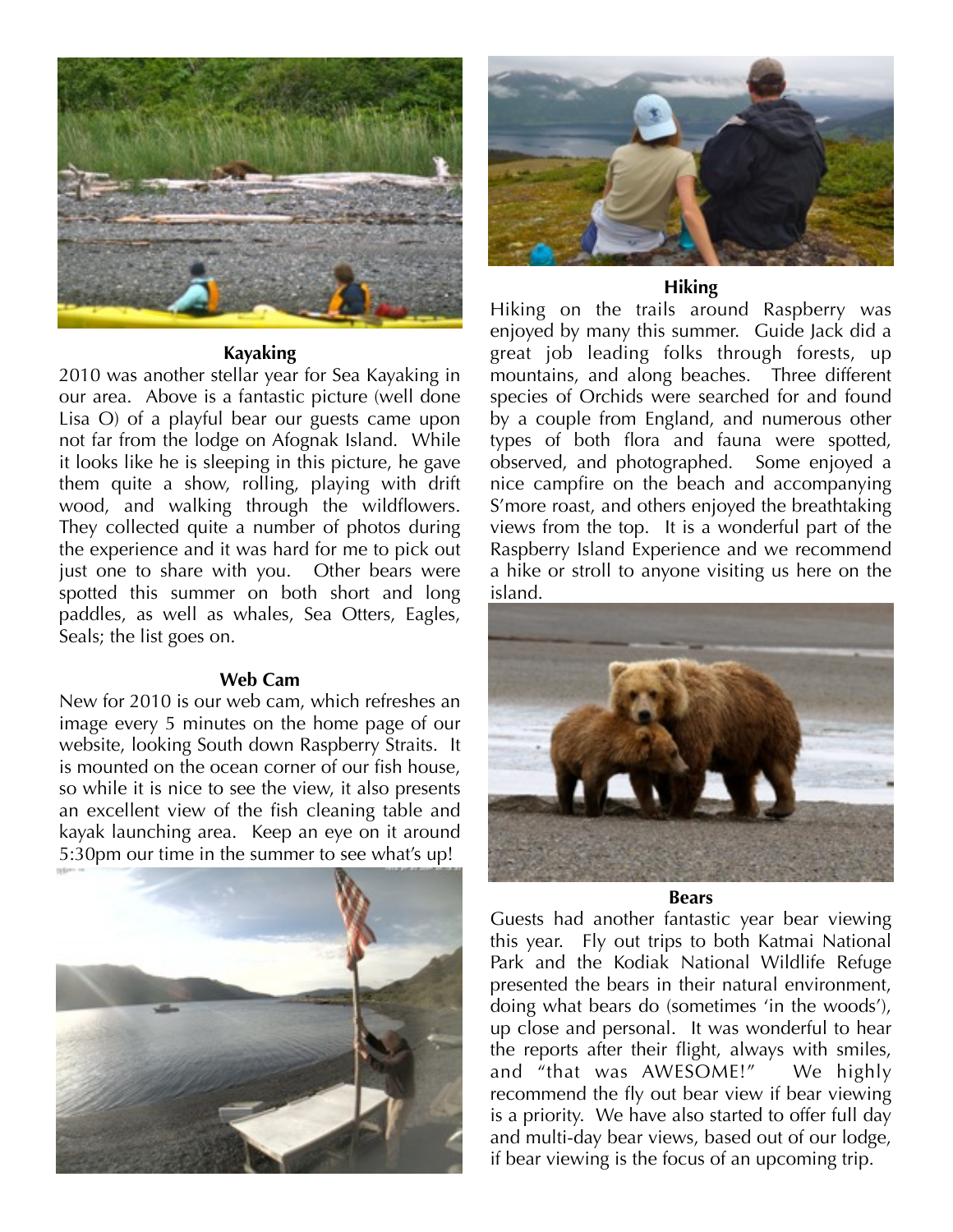#### **Web Page Improvements**

Once again we're expanding on our website, [www.raspberryisland.com.](http://www.raspberryisland.com) By the time you read this, our 2010 Scrapbook should be published on the 'Scrapbook' page. 2008 and '09 scrapbooks are archived under the links on the left side of the page, as well as '08 and '09 Newsletters. This one should be posted there, as well. Also new, as previously mentioned, is our new web cam, who's link is about 3/4 of the way down our home page. Some of you have followed our daily journals through Facebook and that mirror at the bottom of our homepage. While we will continue to journal on Facebook, we have removed the mirror and replaced it with a blog, located at the bottom of our home page. It will be fun to explore the potential of this new format as interactive updates are posted. Also, at the bottom of every page on our website, is a link to sign up for our new e-newsletter, which we plan on using to highlight activities on Raspberry Island, and will be e-mailed to everyone on the list as I create them.



Lastly, we are in the process of designing a new program called the "Package Creator." Since we specialize in a number of different activities, and guests are often interested in longer or shorter stays than described in our standard packages, the Package Creator will help folks potentially interested in visiting Raspberry pick and choose which activities you are interested in, and how long you'd like to stay. The Package Creator will then immediately produce your customized package and price for you to review. Upon creating the perfect package, you will then be able to submit your information and the form to us to check on availability and complete the booking. As indicated within the Package Creator, it is NOT an attempt to substitute personal service from Tiffany and I during the research and booking stages of planning a trip; just more information at your finger tips in todays world of information technology.



**Fly Fishing**

I will say that this year we enjoyed some phenomenal fly fishing, both for Sockeye in the Spring and Silvers in the Fall. Late May through the first week of June was a bullseye as Sockeye pushed up one of our favorite rivers in droves.

Unfortunately for us, there were TOO many fish, and by May 9 the Alaska Department of Fish and Game opened the area to the commercial fishing fleet. Great for the river (too many fish would starve) and great for our friends in the fleet, but bummer for our fly fishers after that. Next, by late August through late



September, we focused on Silvers, targeting eight different fresh water systems in our area. We truly had them dialed in and experienced some amazing catches, on both fly and spinning gear.

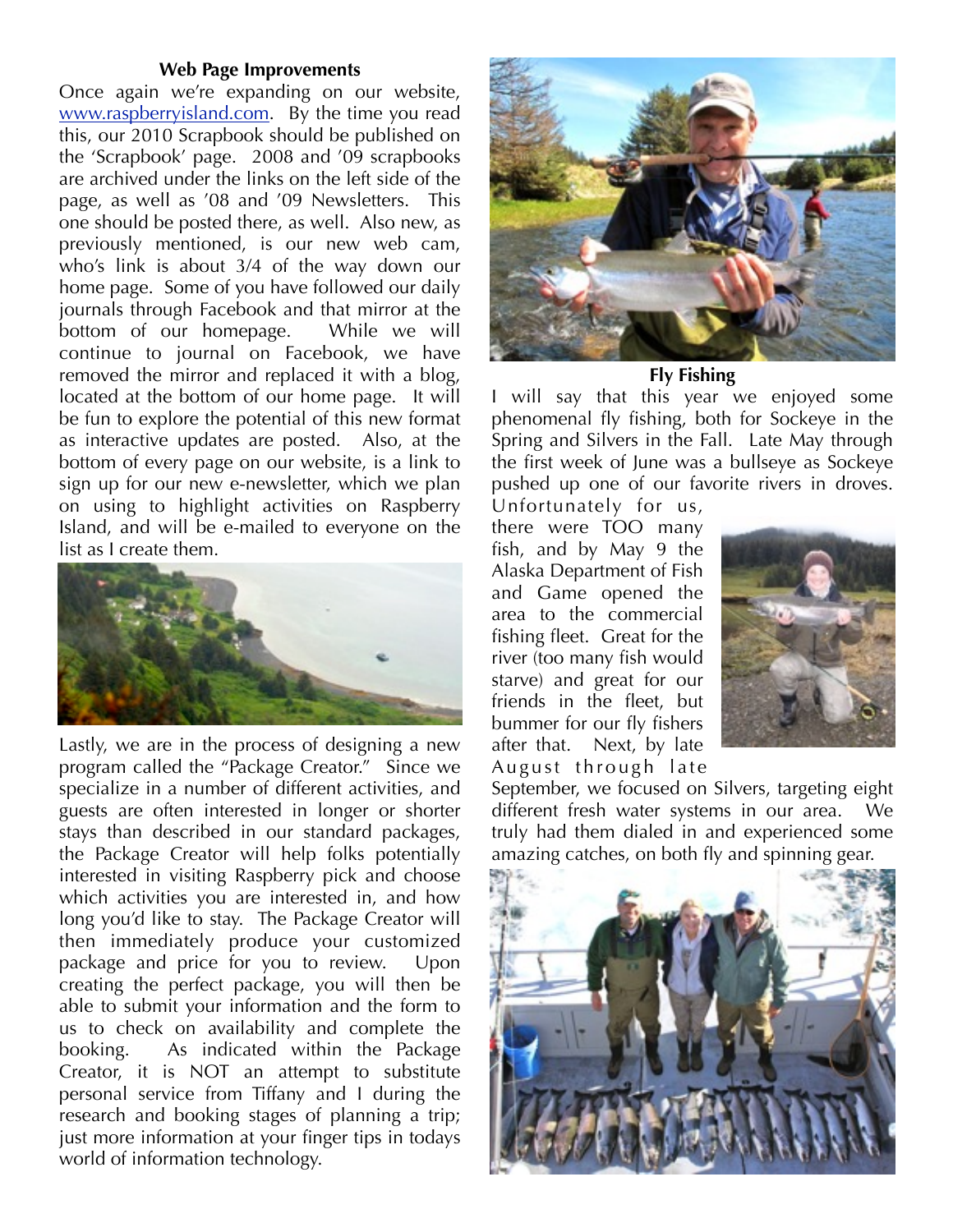## **Lodge Improvements**

Every year we strive to make Raspberry Island a little better for our guests and a little easier for us. Big improvements this year are: New furniture in the living room! EVERYONE enjoyed the new overstuffed leather couches and love seats in the living room, accompanied by accent chairs. Tiffany spent a lot of time selecting what she wanted, which colors to incorporate, and the resulting layout and feel is perfect; unobtrusive yet inviting. Tiffany also met a lady from Kodiak this spring who owns Clay Creek Pottery and asked her to replace our dining ware in hand made pottery. The collection is almost complete and is beautiful! Lastly, she decided to replace all of the bedding in the guest cabins with new flannel and down comforters--another important part of any vacation is a good night's sleep.



We also converted the hot tub to a diesel fired heater, and wired the jets to our hydro plant. In the past we had to run our diesel generator to operate and heat the hot tub, now everything is quiet and automatic. Lastly, this year we invested in a hydraulics package for the Gemini. Unfortunately all of the parts and pieces didn't arrive on schedule, so was not a part of this summer's activities. However, next year we will have a hydraulically operated anchor winch that will hold 500' of line and 60' of chain for anchoring in the really deep holes (and pulling the anchor will be faster and easier), a hydraulic hoist mounted to our boom, primarily used for lifting the dinghy up onto the roof after landing on a beach, but also used to hoist big halibut etc, and of course a POT PULLER for pulling crab and shrimp pots. While crabbing was fun this summer, we still had to pull the pot by hand, which, well, the pot puller will be better. :



**Tiffany's Cookbook**

Tiffany's cookbook continues to grow, and this year she introduced a few new recipes, most notably Aleena's Crab Dip, and a new Bread Pudding with Bourbon Sauce. She of course continues to feature fresh halibut, salmon, King Crab, and Iowa Pacific Processors' prime steaks. As always an electronic version of the cookbook is readily available. Just e mail us if you'd like a copy and we'll happily send one to you.

## **About Us**

All is well with us as we settle into 'winter mode.' Tiffany is amazing as she started teaching Fisher kindergarten in August. He is doing well, and Sage is very participatory in her own preschool, often interacting with Fisher as he learns. While he is all boy, interested in video games and squirrel hunting, Sage is all girl, frequently wearing a tutu, is quite the artist, and has a very good imagination. They also play together very well (most of the time), and are wonderful kids. Tiffany remains the woman of my dreams and continues to amaze me through her spirit, strength, and beauty. I grow funnier and funnier, but, as a friend once said, "it's okay Birch, looks aren't everything."

*Merry Christmas!*